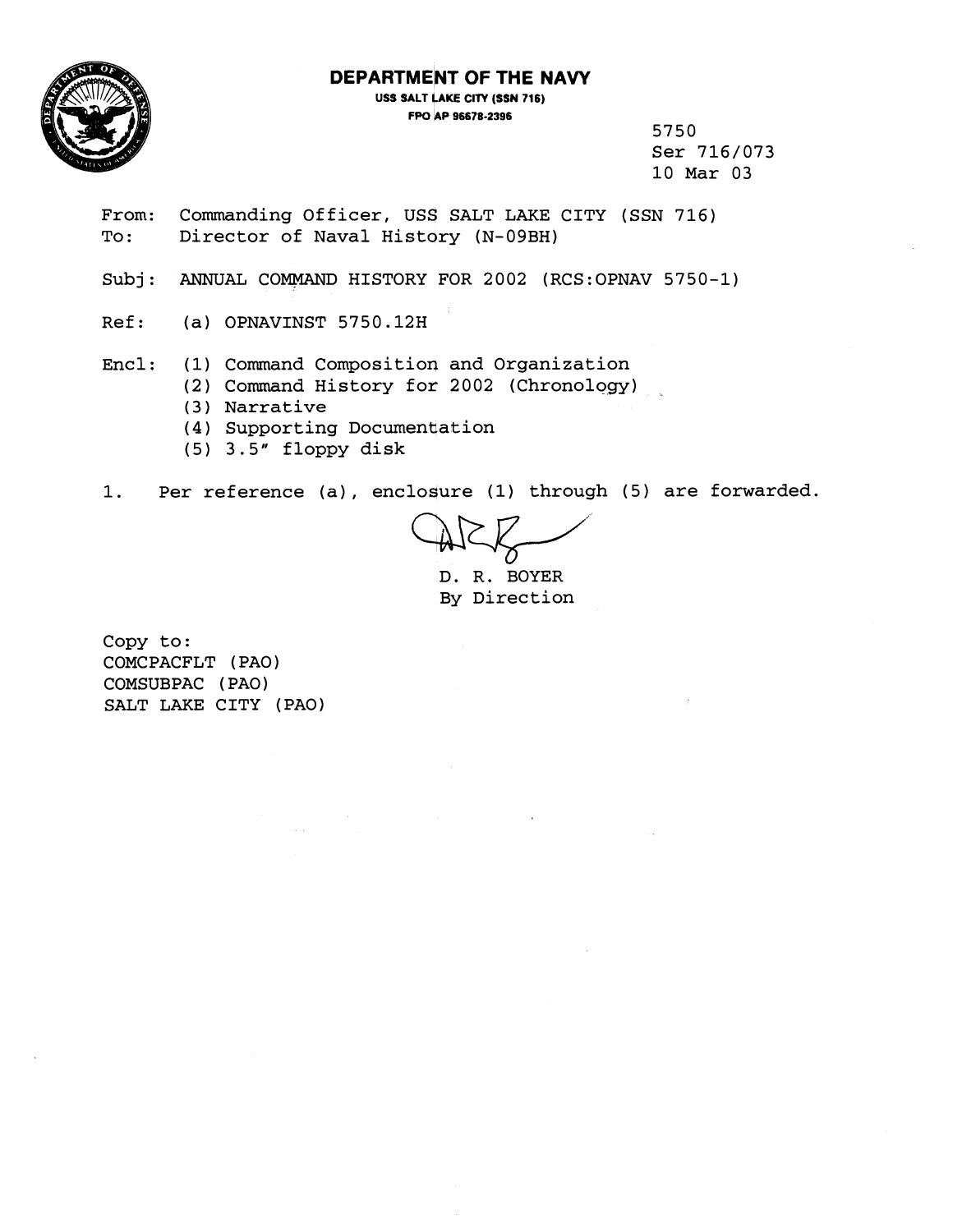## **COMMAND COMPOSITION AND ORGANIZATION**

| UNIT:                   | USS SALT LAKE CITY (SSN 716) |
|-------------------------|------------------------------|
| FPO:                    | AP 96678-2396                |
| UIC:                    | 21023                        |
| SQUADRON COMMANDER:     | <b>COMSUBRON ELEVEN</b>      |
| NAME OF COMMANDER:      | CDR STEPHEN G. MARR          |
| PERMANENT DUTY STATION: | SAN DIEGO, CA                |

**Enclosure (1)** 

 $\ddot{\phantom{a}}$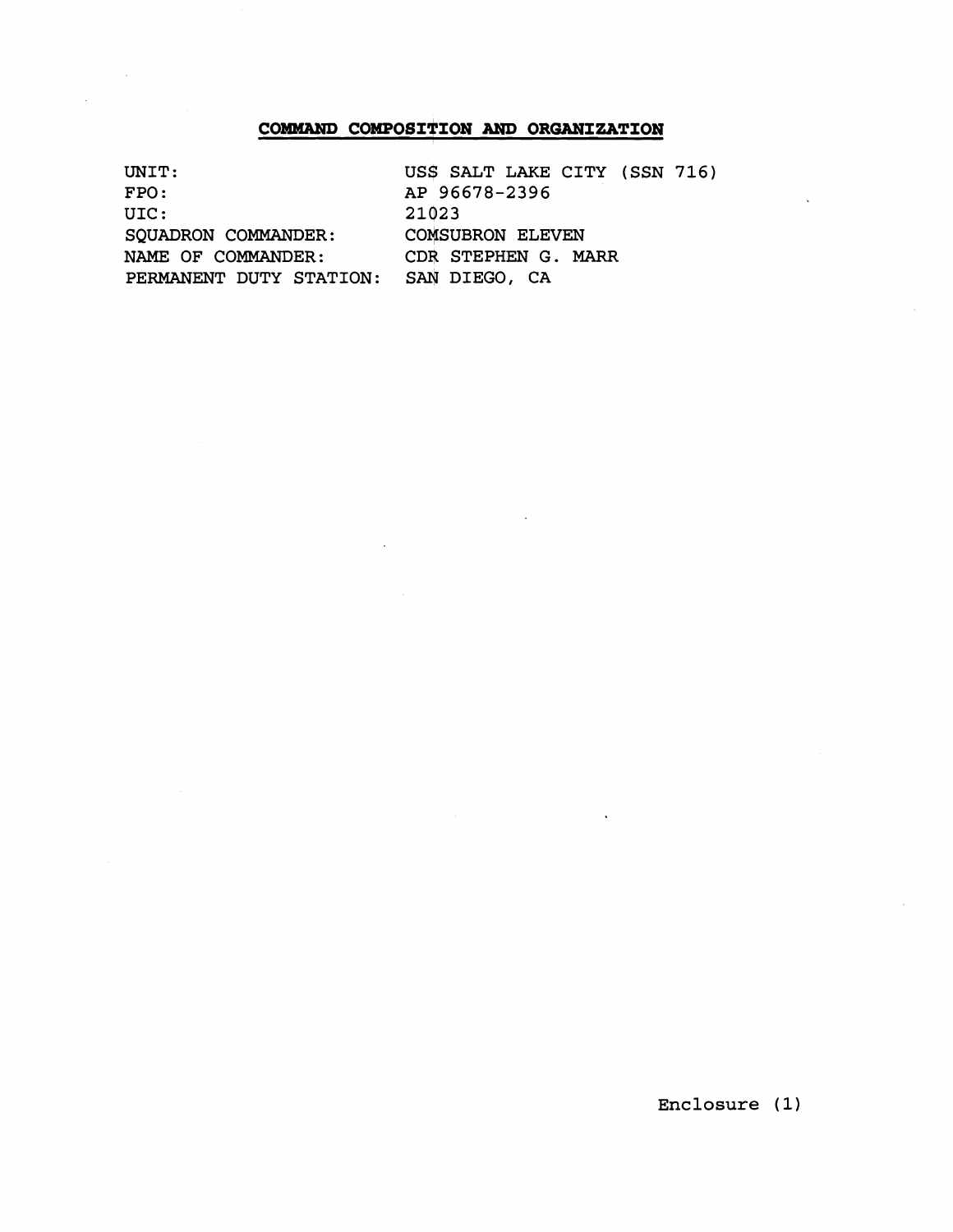## **COMMAND CHRONOLOGY FOR 2002**

| $01$ JAN- $03$ JAN | TRANSIT TO SINGAPORE                 |
|--------------------|--------------------------------------|
| 04JAN-09JAN        | <b>IN-PORT SINGAPORE</b>             |
| 10JAN-15JAN        | TRANSIT TO 5 <sup>TH</sup> FLEET     |
| <b>15JAN</b>       | $IN-CHOP$ 5 <sup>TH</sup> FLEET      |
| <b>16JAN-26JAN</b> | OPERATIONS WITH STENNIS BATTLE GROUP |
| 27JAN-03FEB        | INPORT BAHRAIN, BAHRAIN              |
| $04$ FEB-21APR     | TRANSIT/OPERATIONS                   |
| $22APR-25APR$      | INPORT BAHRAIN, BAHRAIN              |
| 26APR-08MAY        | TRANSIT TO PERTH, AUSTRAILIA         |
| $01$ MAY           | $IN$ -CHOP $7TH$ FLEET               |
| $09$ MAY-13MAY     | INPORT PERTH, AUSTRAILIA             |
| $14$ MAY-21MAY     | TRANSIT TO GUAM, USA                 |
| $22$ MAY- $24$ MAY | INPORT GUAM, USA                     |
| 25MAY-03JUN        | TRANSIT TO PEARL HARBOR, HAWAII      |
| $30$ MAY           | IN-CHOP 3 <sup>RD</sup> FLEET        |
| 04JUN-05JUN        | OPERATIONAL REACTOR SAFEGUARDS EXAM  |
| 05JUN              | INPORT, PEARL HARBOR                 |
| 06JUN-11JUN        | TRANSIT, SAN DIEGO                   |
| 11JUN              | RTP, SAN DIEGO                       |
| 12JUN-21JUL        | INPORT, SAN DIEGO                    |
| 22JUL-24JUL        | <b>LOCAL OPERATIONS</b>              |
| $25JUL-02AUG$      | FLEET BATTLE EXPERIMENT-JULIET       |
| $03AUG-10SEP$      | INPORT, SAN DIEGO                    |
| $11$ SEP- $14$ SEP | <b>LOCAL OPERATIONS</b>              |
| $15$ SEP- $22$ SEP | INPORT, SAN DIEGO                    |
| $23$ SEP- $27$ SEP | LOCAL OPERATIONS                     |
| 28SEP-29SEP        | INPORT, SAN DIEGO                    |
| 30SEP-02OCT        | UNDERWAY MATERIAL INSPECTION/INSURV  |
| $030CT-040CT$      | INPORT, SAN DIEGO                    |
| 05OCT              | FLEET WEEK PARADE                    |
| <b>060CT</b>       | INPORT, SAN DIEGO                    |
| $070CT-100CT$      | LOCAL OPERATIONS                     |
| 110CT-150CT        | INPORT, SAN DIEGO                    |
| 160CT-290CT        | JOINT FLEET EXERCISE                 |
| $300CT-03NOV$      | INPORT, SAN DIEGO                    |
| $04NOV-07NOV$      | BASIC SUBMARINE ASSESMENT            |
| $08NOV-10NOV$      | <b>LOCAL OPERATIONS</b>              |
| 11NOV-09DEC        | INPORT, SAN DIEGO                    |
| 10DEC-13DEC        | LOCAL OPERATIONS                     |
| 14DEC-31DEC        | INPORT, SAN DIEGO                    |

 $\ddot{\phantom{0}}$ 

 $\bar{z}$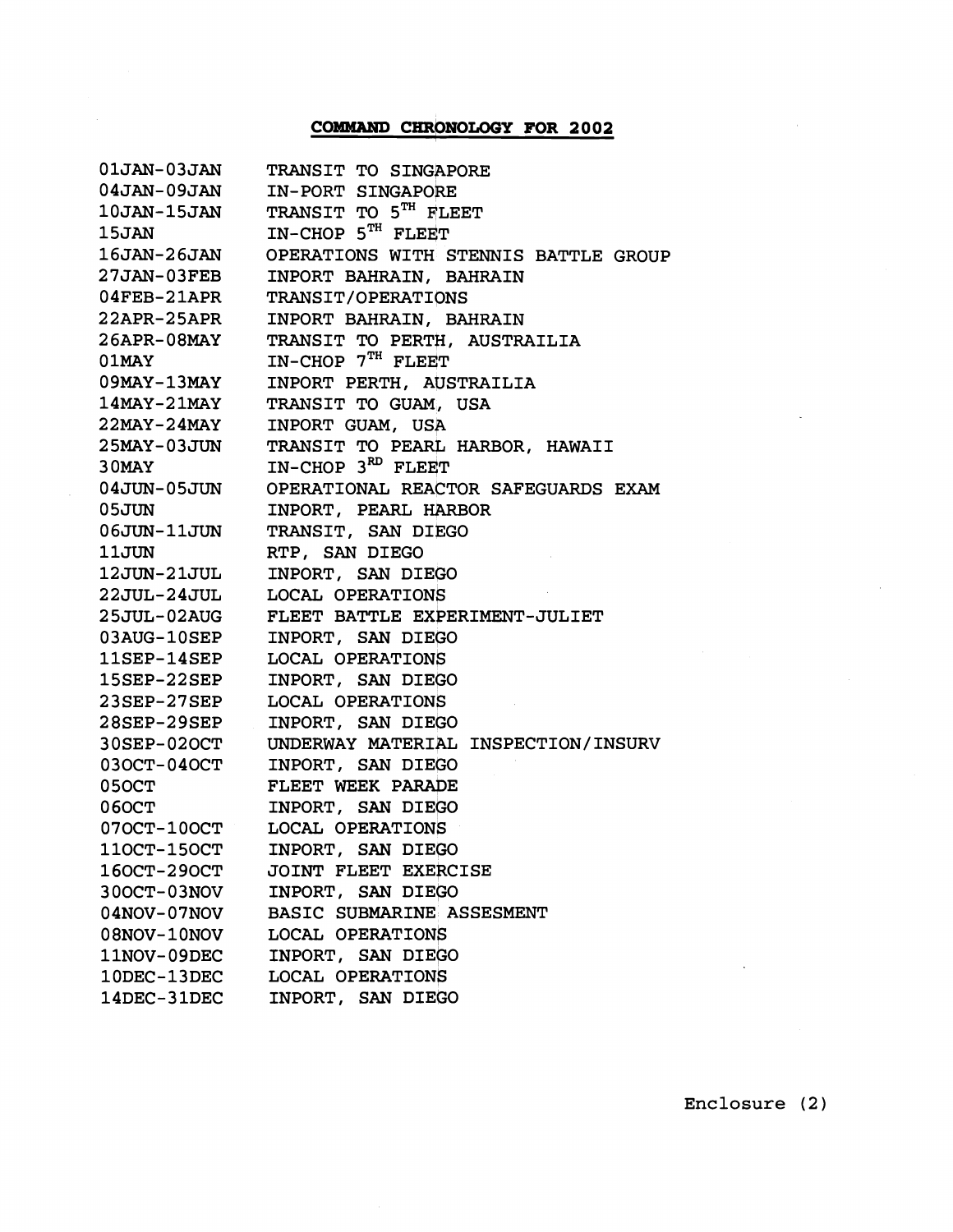## **NARRATIVE**

1. USS SALT LAKE CITY (UIC 21023) COMMANDING OFFICER: CDR Stephen G. Marr, USN

EXECUTIVE OFFICER: LCDR David W. Alldridge



(Supply Officer)

CHIEF OF THE BOAT: HMCS Robert. E. Weber ETCM Brain Schell

2. USS SALT LAKE CITY (SSN 716) began 2002, forward deployed, transiting to Singapore for a port visit. After a five-day visit to Singapore, SLC shifted OPCON to  $5<sup>th</sup>$  Fleet to conduct coordinated operations with the John C. Stennis Battle group in support of Operation Enduring Freedom. SALT LAKE CITY spent a combined 14 days during three port visits in Bahrain, Bahrain for up-keeps and briefings. After the final upkeep in Bahrain, Bahrain, SLC shifted OPCON from  $5<sup>th</sup>$  fleet to  $7<sup>th</sup>$  fleet en-route to a port visit in Perth, Australia. After a well deserved six-day liberty port, the ship commenced her transit to Guam for a final upkeep prior to the Operational Reactor Safeguards Exam. The transit from Guam to Pearl Harbor, Hawaii, where the ORSE team awaited, was full of exam preparations and training evolutions. At the completion of the exam, the ship pulled into Pearl Harbor to drop off the ORSE team and set off for San Diego, CA the next morning. On 11 June, 2002, exactly six months and one day after deploying, the USS SALT LAKE CITY returned home eagerly awaited by friends and family.

3. SALT LAKE CITY participated in 3<sup>rd</sup> Fleet's Fleet Battle Experiment Juliet (FBE-J) where the crew tested Medium Data Rate communications (MDR), Land Attack Warfare Systems (LAWS), and Navy Fires Network (NFN) with other ship's of  $3^{rd}$  fleet.

Enclosure ( **3** )